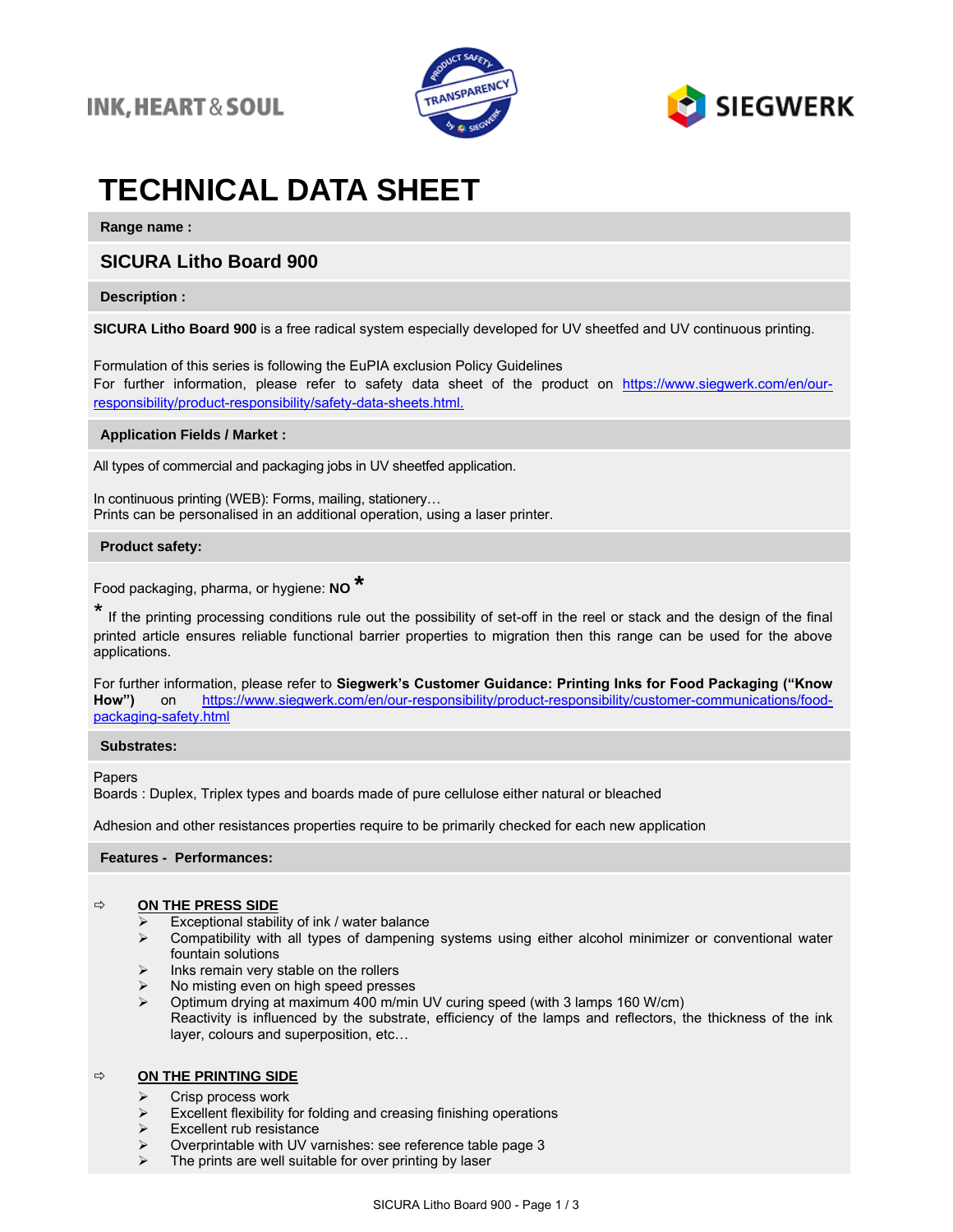## **INK, HEART & SOUL**





### **Warning :**

- These UV inks are guaranteed for a period of 18 months after manufacture. Please check use by date indicated on the cans.
	- Storage temperatures should not exceed 20°C for weeks or 25°C for days. Higher storage temperature reduce the shelf life
	- Open containers must be kept away from light sources and be closed after usage.

- Please consult material safety data sheets (MSDS) for more information.

- For toy applications, please contact our technical department.

### **UV BLACKS :**

In case where a UV varnish or lamination is applied on a blend made of a Black, we recommend to use a specific UV black and not a process black :

3 blacks are available as they suit different purposes :

- → Neutral black : 71-900272-7 is designed for blending and for applications requiring UV coating or lamination.
- $\rightarrow$  Intense black : 71-900443-4; 71-900209-9 are designed for heavy solids.
- $\rightarrow$  Process black : 70-900315-6 is designed for process works.

### **Auxillary printing additives :**

When certain substrates or machine conditions imply adjustments of the ink properties, the additives should be chosen in function of this substrate and of the further processing of the printed matter.

| Role         | Designation      | Reference numbers | <b>Proportions</b> |
|--------------|------------------|-------------------|--------------------|
| Reducer      | Reactive reducer | 81-470072-0       | 1 à 3 $%$          |
| Tack reducer | Anti-tack paste  | 81-470071-2       | $1$ à $3%$         |
| Cure booster | Photoinitiator   | 71-470108-3       | $2$ à 5 $%$        |

For Fountain additives and Cleaning products please contact our technical department.

#### **Packing size:**

Plastic Tins 2.5 kg Packaging code 1200